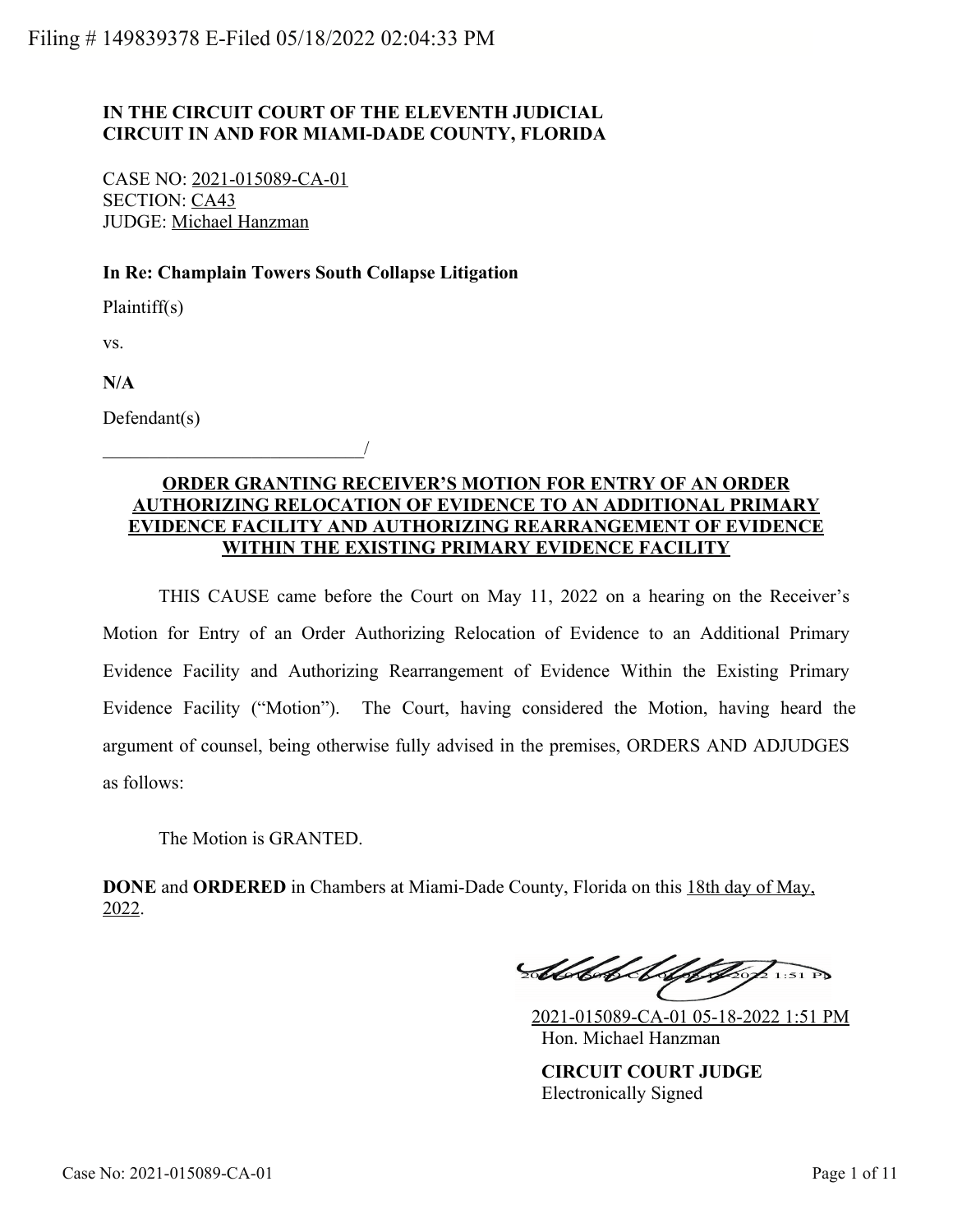No Further Judicial Action Required on **THIS MOTION**

# CLERK TO **RECLOSE** CASE IF POST JUDGMENT

#### **Electronically Served:**

Aaron Jacobs, ajacobs@butler.legal Aaron Jacobs, dmarquith@butler.legal Aaron M. Jacobs, ajacobs@butler.legal Aaron M. Jacobs, dmarquith@butler.legal Aaron M. Jacobs, aalbelo@butler.legal Aaron Podhurst, apodhurst@podhurst.com Aaron Podhurst, dricker@podhurst.com Adam A Schwartzbaum, adams@moskowitz-law.com Adam A Schwartzbaum, service@moskowitz-law.com Adam A Schwartzbaum, dione@moskowitz-law.com Adam Moskowitz, adam@moskowitz-law.com Adam Moskowitz, dione@moskowitz-law.com Adam Moskowitz, service@moskowitz-law.com Alfred Armas, alfred@armaslaw.com Alison E Patino, apatino@patinolaw.com Amanda Anderson, AAnderson@insurance-counsel.com Amanda K Anderson, eservice@insurance-counsel.com Amanda K Anderson, aanderson@insurance-counsel.com Amanda K Anderson, InsuranceCounsel2050@gmail.com Ana Angelica Viciana, anita@miamidade.gov Ana Angelica Viciana, mbarber@miamidade.gov Andrew B. Yaffa, aby@grossmanroth.com Andrew B. Yaffa, omb@grossmanroth.com Andrew M Feldman, feldmana@kleinpark.com Andrew M Feldman, montanem@kleinpark.com Andrew M Feldman, piersonj@kleinpark.com Andrew P. Gold, Esq., andrew.gold@akerman.com Andrew P. Gold, Esq., jill.parnes@akerman.com Andrew Paul Gold, andrew.gold@akerman.com Andrew Paul Gold, jill.parnes@akerman.com Andrew Paul Gold, bobbi.engelke@akerman.com Anthony Chiarello, anthony@chiarellolegal.com Anthony Chiarello, ACL.001@chiarellolegal.com Anthony J Carriuolo, acarriuolo@bergersingerman.com Anthony J Carriuolo, mnewland@bergersingerman.com Anthony J Carriuolo, drt@bergersingerman.com Anthony Perez, aperez@hsmpa.com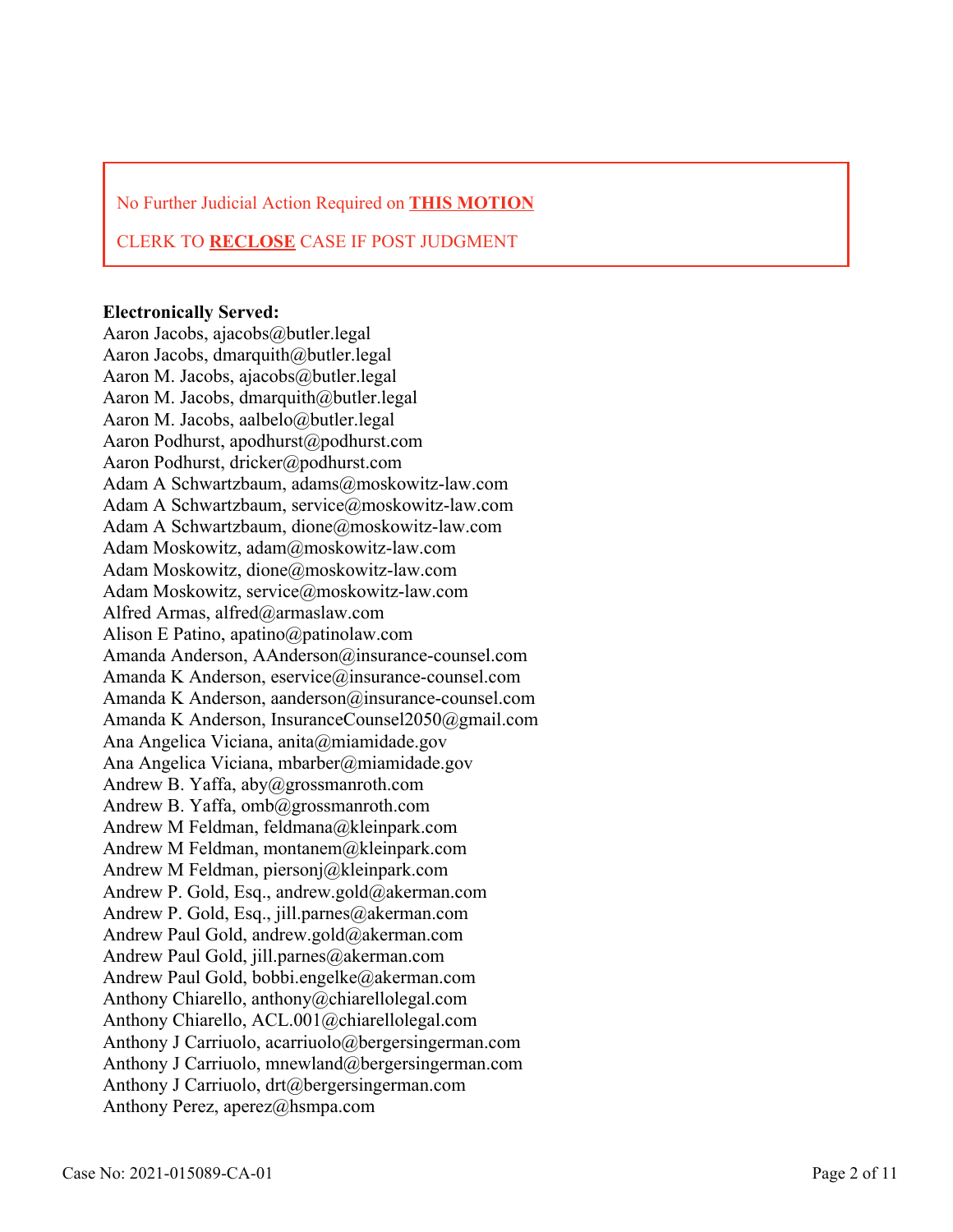Ariella J Ederi, ariella.ederi@pillsburylaw.com Aron Raskas, araskas@gunster.com Aron Raskas, avalido@gunster.com Aron Raskas, eservice@gunster.com Aryeh Kaplan, aryeh.kaplan@pillsburylaw.com Aryeh Kaplan, nydocket@pillsburylaw.com Aryeh Kaplan, miadocket@pillsburylaw.com Benjamin Fernandez IV, bfernandez@silvasilva.com Benjamin Fernandez IV, LBellizio@silvasilva.com Benjamin Fernandez, IV, bfernandez@silvasilva.com Benjamin Fernandez, IV, tgomez@silvasilva.com Bernadette Vazquez, bvazquez@klugerkaplan.com Bernadette Vazquez, clong@klugerkaplan.com Beth Moon, beth.moon@hoganlovells.com Beth Moon, miamidocketing@hoganlovells.com Bradford R. Sohn, brad@bradsohnlaw.com Bradford R. Sohn, paralegal@bradsohnlaw.com Bradford R. Sohn, service.bradsohnlaw@gmail.com Bradley J Edwards, staff.efile@epllc.com Bradley J Edwards, brad@epllc.com Bradley J Edwards, maria@epllc.com Brenda Radmacher, brenda.radmacher@akerman.com Bret M Feldman, feldmanb@phelps.com Bret M Feldman, yolanda.vazquez@phelps.com Brian S Dervishi, bdervishi@wdpalaw.com Brian S Dervishi, service@wdpalaw.com Bruce Alan Katzen, bkatzen@klugerkaplan.com Bruce Alan Katzen, cfalla@klugerkaplan.com Bruce Alan Katzen, probate@klugerkaplan.com Carlos A. Velasquez, CVelasquez@VDLawyers.com Carlos A. Velasquez, Andrea@VDLawyers.com Carlos E Silva, csilva@silvasilva.com Carlos E Silva, mromera@silvasilva.com Carlos M. Macias, macias@leesfield.com Carlos M. Macias, becerra@leesfield.com Carlos M. Macias, abreu@leesfield.com Carmen M. Ortega-Rivero, cortegarivero@sidley.com Carmen M. Ortega-Rivero, dmcclintock@sidley.com Caroline Catchpole Spradlin, caroline.spradlin@phelps.com Caroline Catchpole Spradlin, samantha.powell@phelps.com Carolyn M. Luna, cluna@patinolaw.com Charles M-P George, e-service@cmpg-law.com Charles M-P George, cgeorge@cmpg-law.com Charles M-P George, bphillips@cmpg-law.com Christine L. Welstead, christine.welstead@bowmanandbrooke.com Christine L. Welstead, ashleigh.carroll@bowmanandbrooke.com Christine L. Welstead, lisa.morales@bowmanandbrooke.com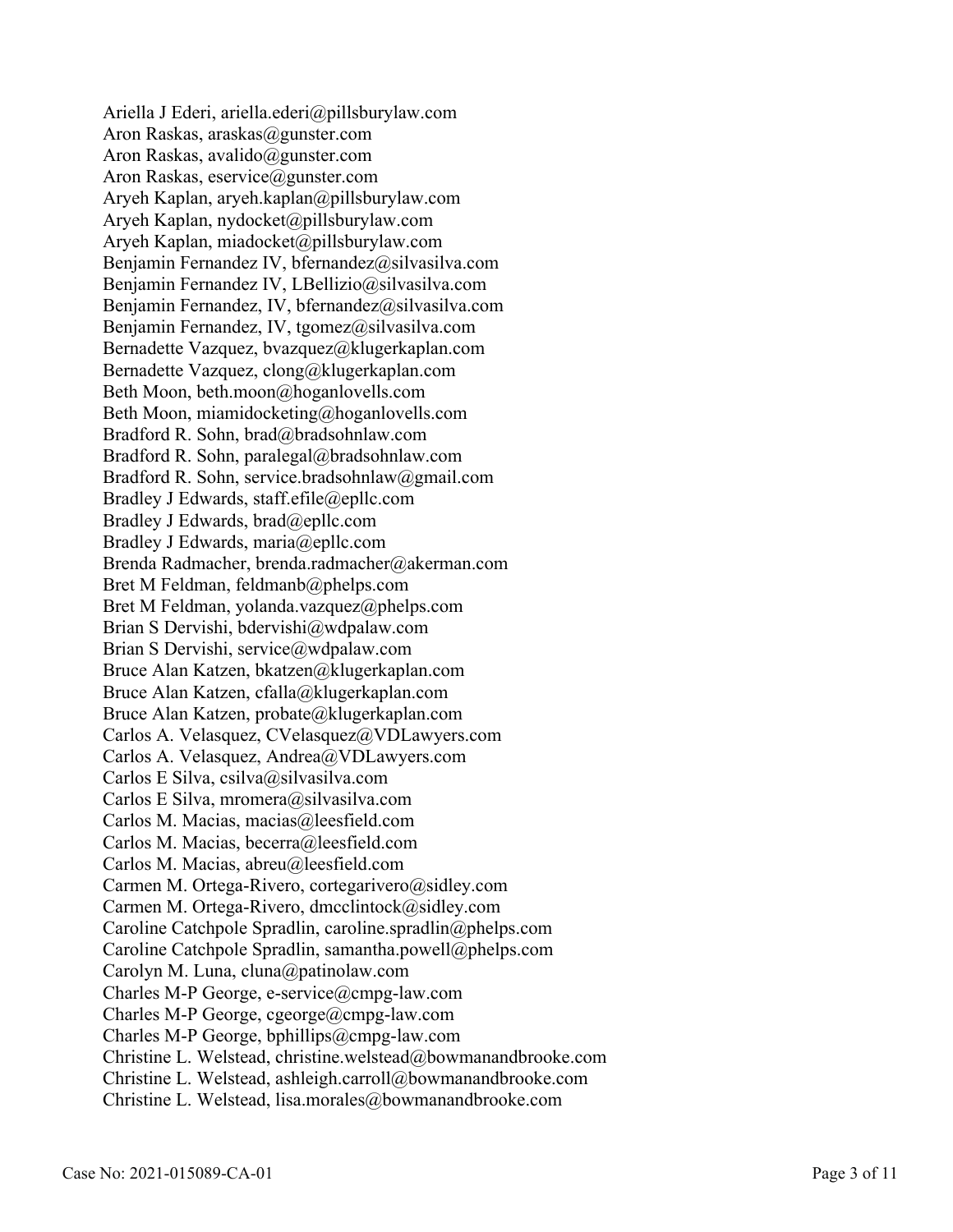Christopher L Barnett, barnettch@gtlaw.com Christopher L Barnett, nicauda@gtlaw.com Christopher S Carver, christopher.carver@akerman.com Christopher S Carver, cary.gonzalez@akerman.com Christopher T. Beck, cbeck@grsm.com Christopher T. Beck, jsoto@grsm.com Clinton C. Lyons Jr., kkirkland@morankidd.com Cole Scott & Kissane PA, Ryan.Charlson@csklegal.com Cole Scott & Kissane PA, Ryan.Soohoo@csklegal.com Cole Scott & Kissane PA, Construction.FTLW@csklegal.com Cosme Caballero, ccaballero@deutschblumberg.com Cosme Caballero, kdominguez@deutschblumberg.com Cosme Caballero, Esq., ccaballero@deutschblumberg.com Cosme Caballero, Esq., bblumberg@deutschblumberg.com Curtis Miner, curt@colson.com Curtis Miner, claudiav@colson.com Curtis Miner, eservice@colson.com Daniel Y Gielchinsky, dan@dgimlaw.com Daniel Y Gielchinsky, eservice@dgimlaw.com Daniel Y Gielchinsky, colleen@dgimlaw.com David B. Weinstein, weinsteind@gtlaw.com David B. Weinstein, thomasm@gtlaw.com David L Rosinsky Esq., LUKSFLL-Pleadings@LS-LAW.COM David L Rosinsky Esq., Drosinsky@insurancedefense.net David L Rosinsky Esq., spare@insurancedefense.net David M Wells, dwells@gunster.com David M Wells, dculmer@gunster.com David M. Murray, dmmurray@miami-airport.com David M. Murray, dmmurray@miami-airport.com David M. Murray, rmartin@miami-airport.com David M. Wells, dwells@gunster.com David M. Wells, dculmer@gunster.com David M. Wells, eservice@gunster.com David Stanoch, david@honiklaw.com Dorian N. Daggs, ddaggs@hsmpa.com Douglas J. Kress, dkress@schwedpa.com Douglas J. Kress, lrandell@schwedpa.com Douglas J. Kress, amarcus@schwedpa.com Dustin Blumenthal, dblumenthal@goldbergsegalla.com Dustin Blumenthal, ppowers@goldbergsegalla.com Dustin C. Blumenthal, dblumenthal@goldbergsegalla.com Dustin C. Blumenthal, ppowers@goldbergsegalla.com E. Bruce Johnson, johnson@jambg.com E. Bruce Johnson, young@jambg.com Edward Hernandez, serviceehernandez@falkwaas.com Edward Hernandez, MSalvarrey@falkwaas.com Edward Marod, emarod@gunster.com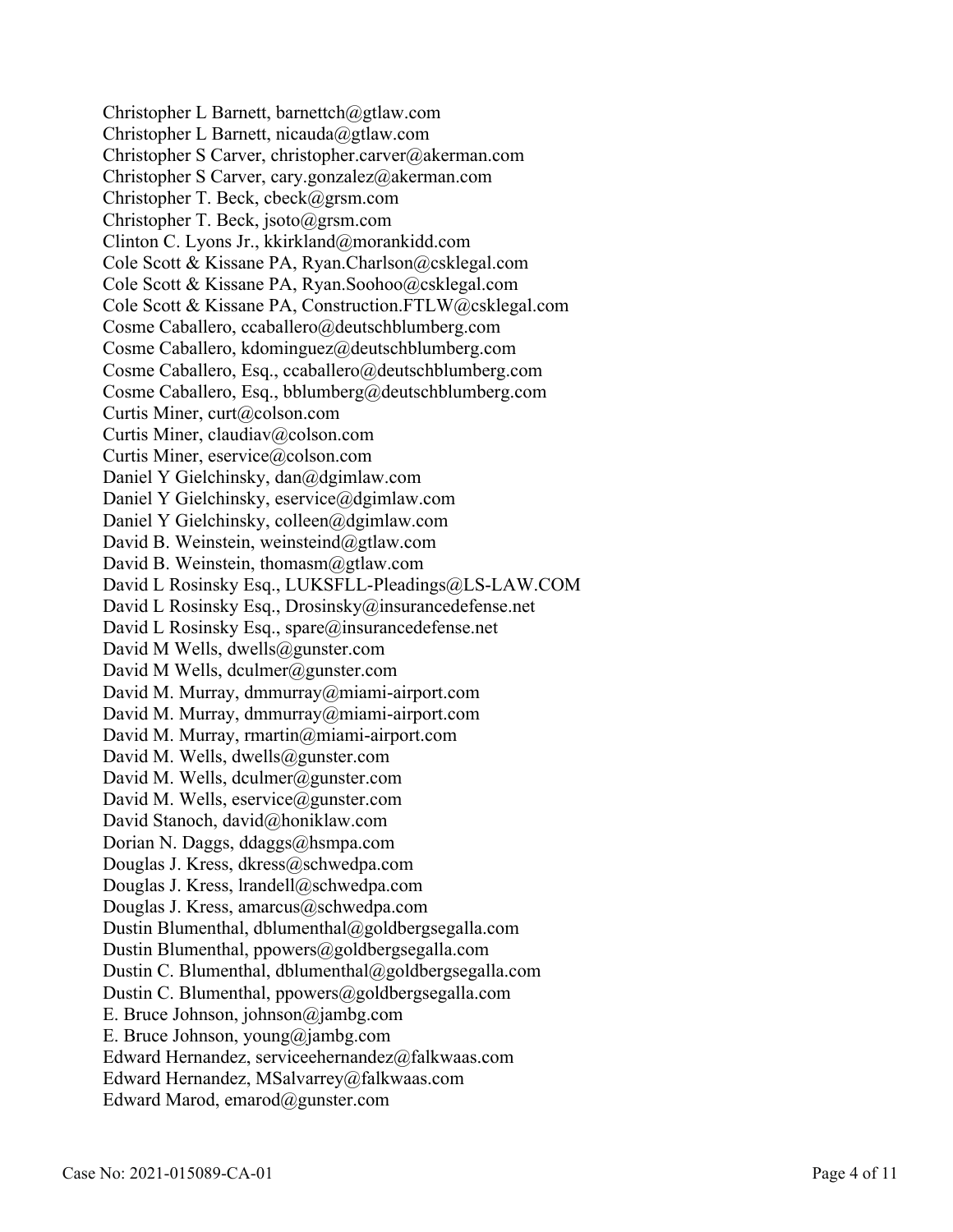Edward Marod, dpeterson@gunster.com Edward R. Blumberg, erb@deutschblumberg.com Edward R. Blumberg, rmitchell@deutschblumberg.com Edward R. Blumberg, kdominguez@deutschblumberg.com Elliot H. Scherker, scherkere@gtlaw.com Elliot H. Scherker, miamiappellateservice@gtlaw.com Eric P. Hockman, ehockman@wsh-law.com Eric P. Hockman, lmartinez@wsh-law.com Eric Page Hockman, ehockman@wsh-law.com Eric Page Hockman, lmartinez@wsh-law.com Eric S Kay, ekay@kttlaw.com Eric S Kay, ga@kttlaw.com Eric S Kay, agarcia@kttlaw.com Esther Ruderman, eruderman@conroysimberg.com Esther Ruderman, eservicewpb@conroysimberg.com Esther Ruderman, aroberts@conroysimberg.com Felipe Gonzalez, fggonzalez@kelleykronenberg.com Felipe Gonzalez, afilippi@kelleykronenberg.com Felipe Gonzalez, mburkett@kelleykronenberg.com Frank Florio, FFlorio@gunster.com George R Truitt Jr., george.truitt@csklegal.com George R Truitt Jr., construction.miami@csklegal.com Gonzalo Barr, gbarr@dldlawyers.com Gonzalo Barr, viviane@dldlawyers.com Gonzalo Dorta, grd@dortalaw.com Gonzalo R Dorta, grd@dortalaw.com Gonzalo R Dorta, jpedraza@dortalaw.com Gonzalo R Dorta, jgonzalez@dortalaw.com Graham LippSmith, g@lippsmith.com Graham LippSmith, mb@lippsmith.com Graham LippSmith, cca@lippsmith.com Gregory J Kahn, gkahn@boydjen.com Gregory J Kahn, jsaiz@boydjen.com Gregory J Kahn, mkruemmel@boydjen.com H. Clay Roberts, gloria@robertspa.com H. Clay Roberts, roberts@robertspa.com H. Clay Roberts, jennifer@robertspa.com Hali E Marsocci, Hali@RomanoLawGroup.com Hali E Marsocci, Becky@RomanoLawGroup.com Hali E Marsocci, Service@RomanoLawGroup.com Harley S. Tropin Esq., hst@kttlaw.com Harley S. Tropin Esq., sf@kttlaw.com Harley Tropin, hst@kttlaw.com Harold J. Lang, III, hlang@wwhgd.com Harold J. Lang, III, hjohnson@wwhgd.com Harold J. Lang, III, njordahl@wwhgd.com Harold Lang III, hlang@wwhgd.com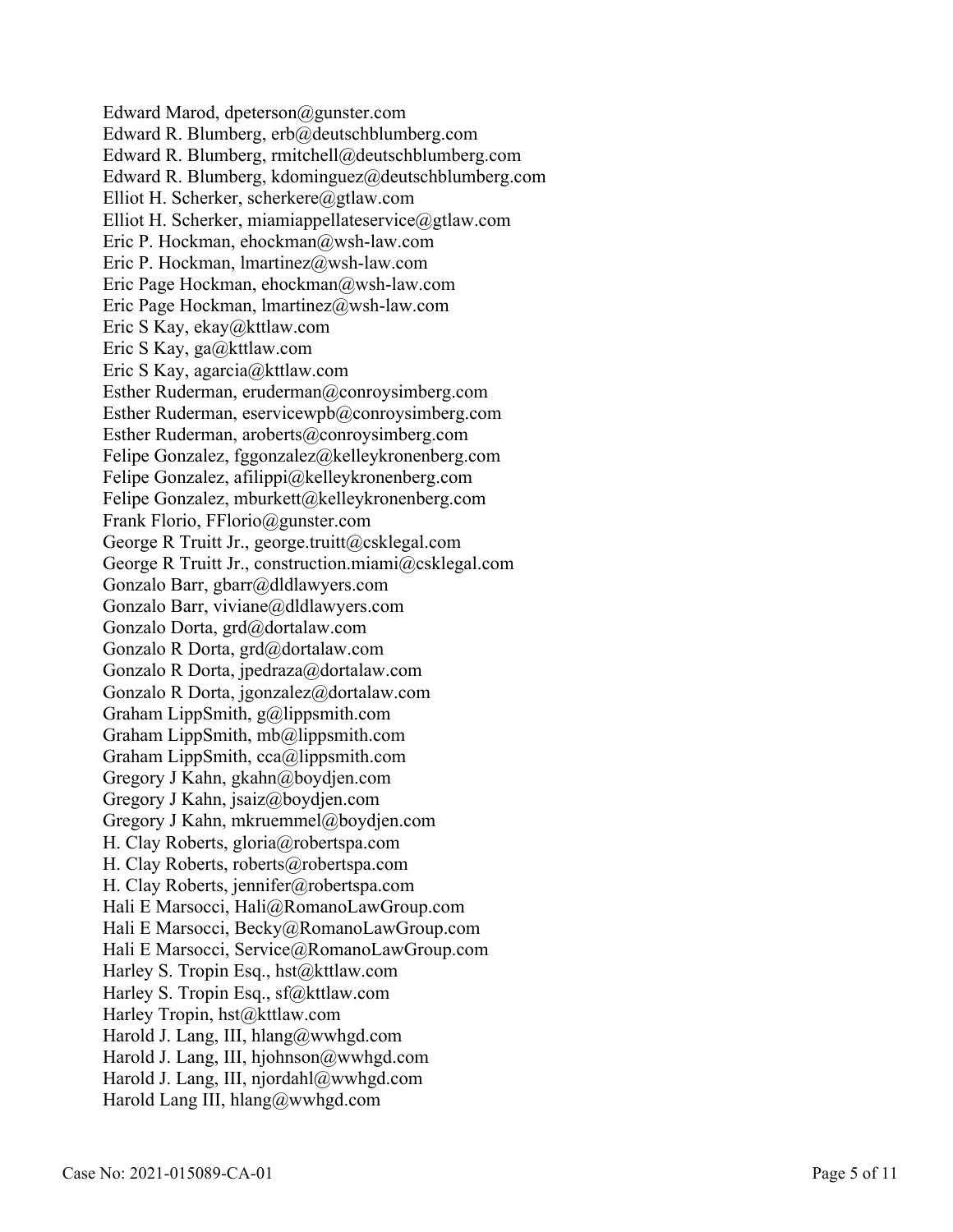Harold Lang III, dmallqui@wwhgd.com Henry Lawrence Perry, lperry@perry-young.com Henry Lawrence Perry, frichard@perry-young.com Henry N. Wixon, henry.wixon@nist.gov Houston S. Park III, parkh@kleinpark.com Houston S. Park III, harriss@kleinpark.com Howard Kraft Pita, spita@pwdlawfirm.com Howard Kraft Pita, lalvarez@pwdlawfirm.com Howard Kraft Pita, pitaservice@pwdlawfirm.com Howard M Bushman, howard@moskowitz-law.com Howard M Bushman, dione@moskowitz-law.com JOHN H RUIZ, jruiz@msprecoverylawfirm.com JOHN H RUIZ, serve@msprecoverylawfirm.com JOHN H RUIZ, jruiz@msprecovery.com Janel C. Diamond, idiamond@gunster.com Javier A. Lopez Esq., jal@kttlaw.com Javier A. Lopez Esq., ya@kttlaw.com Javier A. Lopez Esq., fsr@kttlaw.com Javier Zapata, jzapata@miamidade.gov Jeffrey Lee Newsome II, jeffrey.newsome@phelps.com Jeffrey Lee Newsome II, samantha.powell@phelps.com Jeffrey Michael Cohen, jmcohen@carltonfields.com Jeffrey Michael Cohen, schacon@carltonfields.com Jeffrey Michael Cohen, miaecf@cfdom.net Jennifer Glasser, kelly.connolly@akerman.com Jennifer Glasser, joan.davis@akerman.com Jennifer Glasser, jennifer.glasser@akerman.com Jennifer Glasser, kelly.connolly@akerman.com Jennifer Glasser, kim.stathopulos@akerman.com Jillian M Askren, askrenj@gtlaw.com Jillian M Askren, thomasm@gtlaw.com Joel L McNabney, jmcnabney@rc.com Joel L McNabney, akatz@rc.com Joel L McNabney, kgratia@rc.com John B. Morgan, jmorgan@forthepeople.com John B. Morgan, kmitnik@forthepeople.com John B. Morgan, andrew@forthepeople.com John Davis, jdavis@slackdavis.com John H. Ruiz, jruiz@msprecoverylawfirm.com John H. Ruiz, serve@msprecoverylawfirm.com John H. Ruiz, afernandez@msprecoverylawfirm.com John Romano, John@RomanoLawGroup.com John Scarola, scarolateam@searcylaw.com John Scarola, mmccann@searcylaw.com John Scarola, scarolateam@searcylaw.com Jonathan E Kanov, jekanov@mdwcg.com Jonathan E Kanov, kafriday@mdwcg.com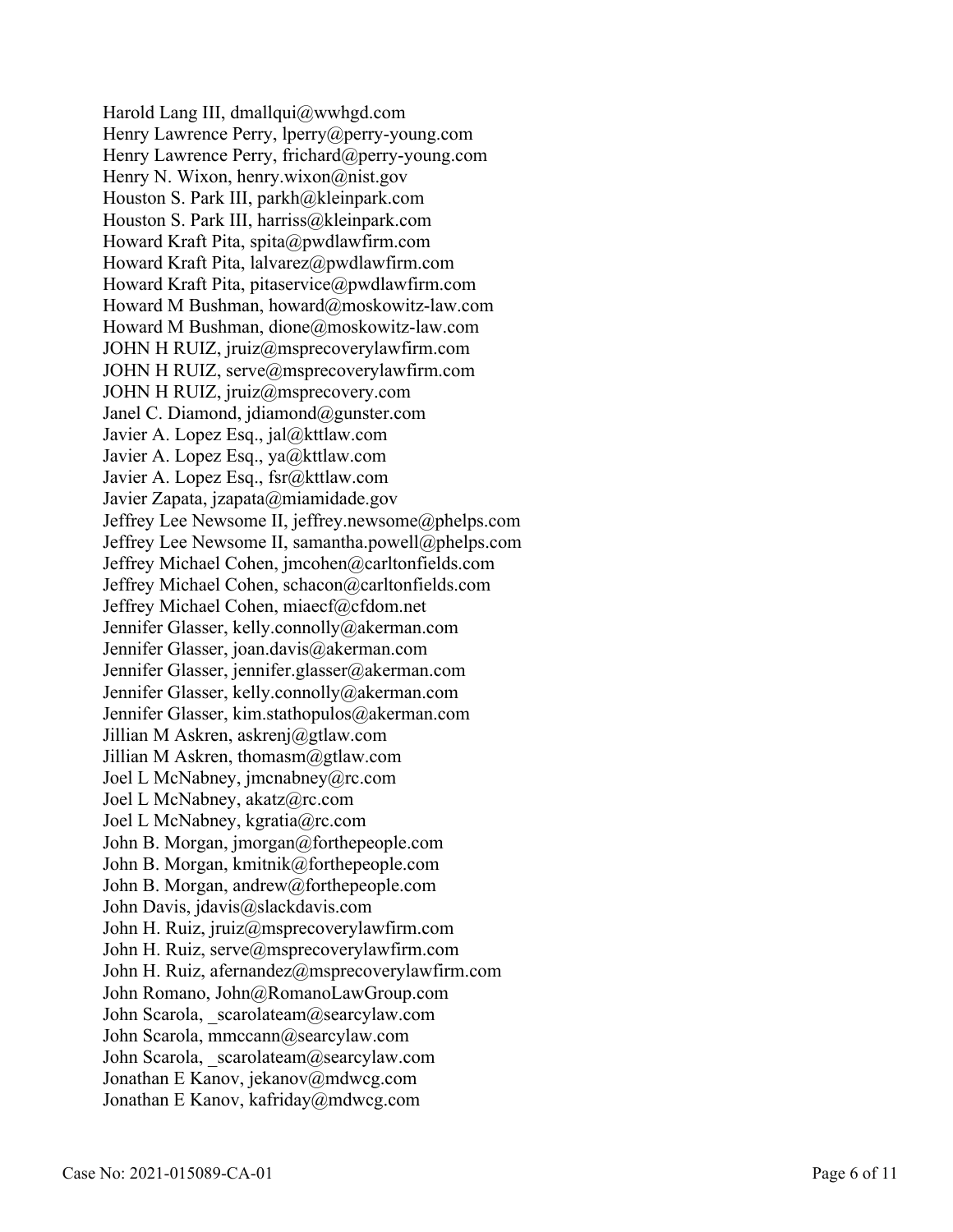Jordi Guso, jguso@bergersingerman.com Jordi Guso, drt@bergersingerman.com Jordi Guso, fsellers@bergersingerman.com Jorge A Calil Esq., jorge@jcalillaw.com Jorge A Calil Esq., jeannie.calillaw@gmail.com Jorge L. Piedra, jpiedra@kttlaw.com Jorge L. Piedra, ga@kttlaw.com Jorge Silva, jsilva@silvasilva.com Jorge Silva, csilva@silvasilva.com Jorge Silva, hsoto@silvasilva.com Joseph H. Serota, jserota@wsh-law.com Joseph H. Serota, lmartinez@wsh-law.com Joseph M. Kaye, joseph@moskowitz-law.com Joseph M. Kaye, dione@moskowitz-law.com Josh M Rubens, jrubens@klugerkaplan.com Josh M Rubens, cfernandez@klugerkaplan.com Josh M Rubens, probate@klugerkaplan.com Joshua D Fuller, jfuller@fullerlawyers.com Joshua D Fuller, lposch@fullerlawyers.com Joshua Talcovitz, TalcovitzJ@kleinpark.com Jourdan Leslie Weltman, jw0326@universalproperty.com Jourdan Leslie Weltman, subrogationservice@universalproperty.com Jourdan Leslie Weltman, vm1217@universalproperty.com Judd G. Rosen, pleadings@goldbergandrosen.com Judd G. Rosen, jgrsecy@goldbergandrosen.com Julia Holden-Davis, JHoldenDavis@gunster.com Julia Holden-Davis, dholland@gunster.com Julian S. Geraci Esq., jgeraci@pbcgov.org Julian S. Geraci Esq., aairey@pbcgov.org Karen B Parker, kparker@kbparkerlaw.com Karen B Parker, ebacker@kbparkerlaw.com Kenneth R Drake, kendrake@dldlawyers.com Kenneth R Drake, viviane@dldlawyers.com Kerry L. Burns, kburns@bergersingerman.com Kerry L. Burns, efile@bergersingerman.com Kimberly C. Hirschman, khirschman@therhlawfirm.com Kimberly C. Hirschman, nramos@therhlawfirm.com Laritza Orozco, Orozcol@kleinpark.com Laura Adams, lauraadams@miamisao.com Lauren E. Morse, laurenm@miamidade.gov Lauren E. Morse, olga1@miamidade.gov Lauren E. Morse, hern@miamidade.gov Lauren Morse, lauren.morse@miamidade.gov Lewis N Jack Jr., LNJ@florida-attorneys.com Lewis N Jack Jr., cmf@florida-attorneys.com Luis Eduardo Suarez, lsuarez@hsmpa.com Luis Eduardo Suarez, filings@hsmpa.com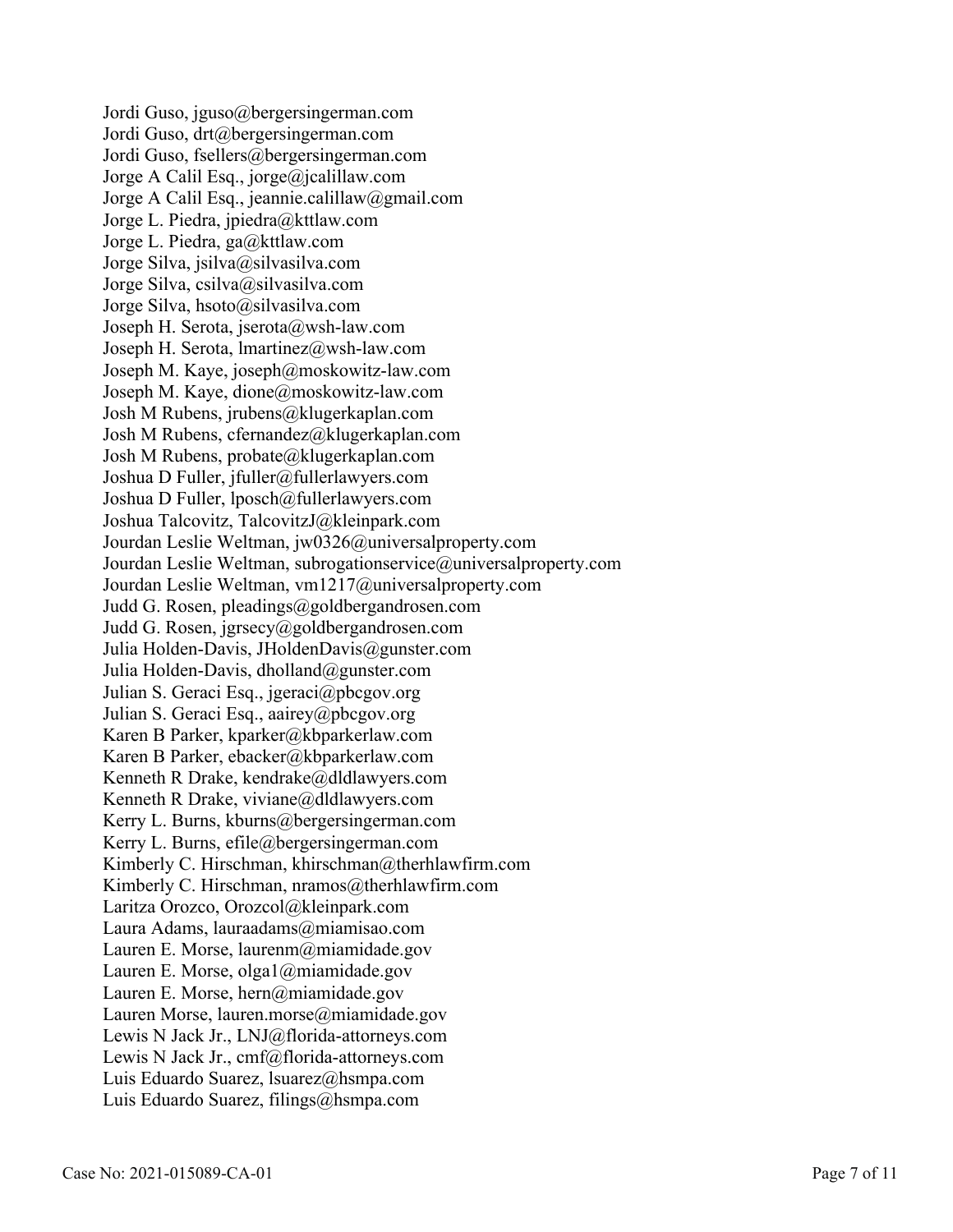Manual Arteaga-Gomez, aag@grossmanroth.com Marc J. Gottlieb, marc.gottlieb@akerman.com Marc J. Gottlieb, joyce.gutierrez@akerman.com Marc J. Gottlieb, Esq., marc.gottlieb@akerman.com Marc J. Gottlieb, Esq., joyce.gutierrez@akerman.com Marcos Guerrero, mguerrero@rlattorneys.com Maria Corghi, mcorghi@silvasilva.com Maria Corghi, mcorghi@silvasilva.com Mark A Boyle, Eservice@Insurance-Counsel.com Mark A Boyle, MBoyle@Insurance-Counsel.com Mark A Boyle, InsuranceCounsel2050@gmail.com Mark G. Dicowden, eservice@dicowdenlaw.com Mark G. Dicowden, service@dicowdenlaw.com Mark G. Dicowden, mgd@dicowdenlaw.com Mark J. Heise, mheise@hsmpa.com Mark J. Sullivan, sullivanm@kleinpark.com Mark J. Sullivan, piersonj@kleinpark.com Mark J. Sullivan, montanem@kleinpark.com Mark R. Antonelli, mantonelli@gaebemullen.com Mark R. Antonelli, cgreer@gaebemullen.com Mark R. Antonelli, lbeggs@gaebemullen.com Matthew Wildner, mjwildner@mdwcg.com Matthew Wildner, kafriday@mdwcg.com Max Cory Rudolf, max.rudolf@akerman.com Max Cory Rudolf, thelma.white@akerman.com Meghan C Moore Moore, meghan.moore@flastergreenberg.com Meghan C Moore Moore, betty.plasencia@flastergreenberg.com Michael A. Hornreich, mhornreich@wwhgd.com Michael A. Hornreich, jmackdanz@wwhgd.com Michael Caballero, mcaballero@hsmpa.com Michael F. Suarez, MFS-KD@kubickidraper.com Michael F. Suarez, mfs@kubickidraper.com Michael I. Goldberg, michael.goldberg@akerman.com Michael I. Goldberg, charlene.cerda@akerman.com Michael I. Goldberg, kimberly.smiley@akerman.com Michael J Thomas, thomasmic@gtlaw.com Michael J Thomas, cordovam@gtlaw.com Michael J Thomas, flservice@gtlaw.com Michael S Hooker, michael.hooker@phelps.com Michael S Hooker, guy.mcconnell@phelps.com Michael S Hooker, renee.hogue@phelps.com Mitchel Chusid, mchusid@ritterchusid.com Mitchel Chusid, karenz@ritterchusid.com Mitchel Chusid, ifeliciano@ritterchusid.com Mustafa Hasan Dandashly, pleadings@goldbergandrosen.com Mustafa Hasan Dandashly, mdandashly@goldbergandrosen.com Mustafa Hasan Dandashly, evelyn@goldbergandrosen.com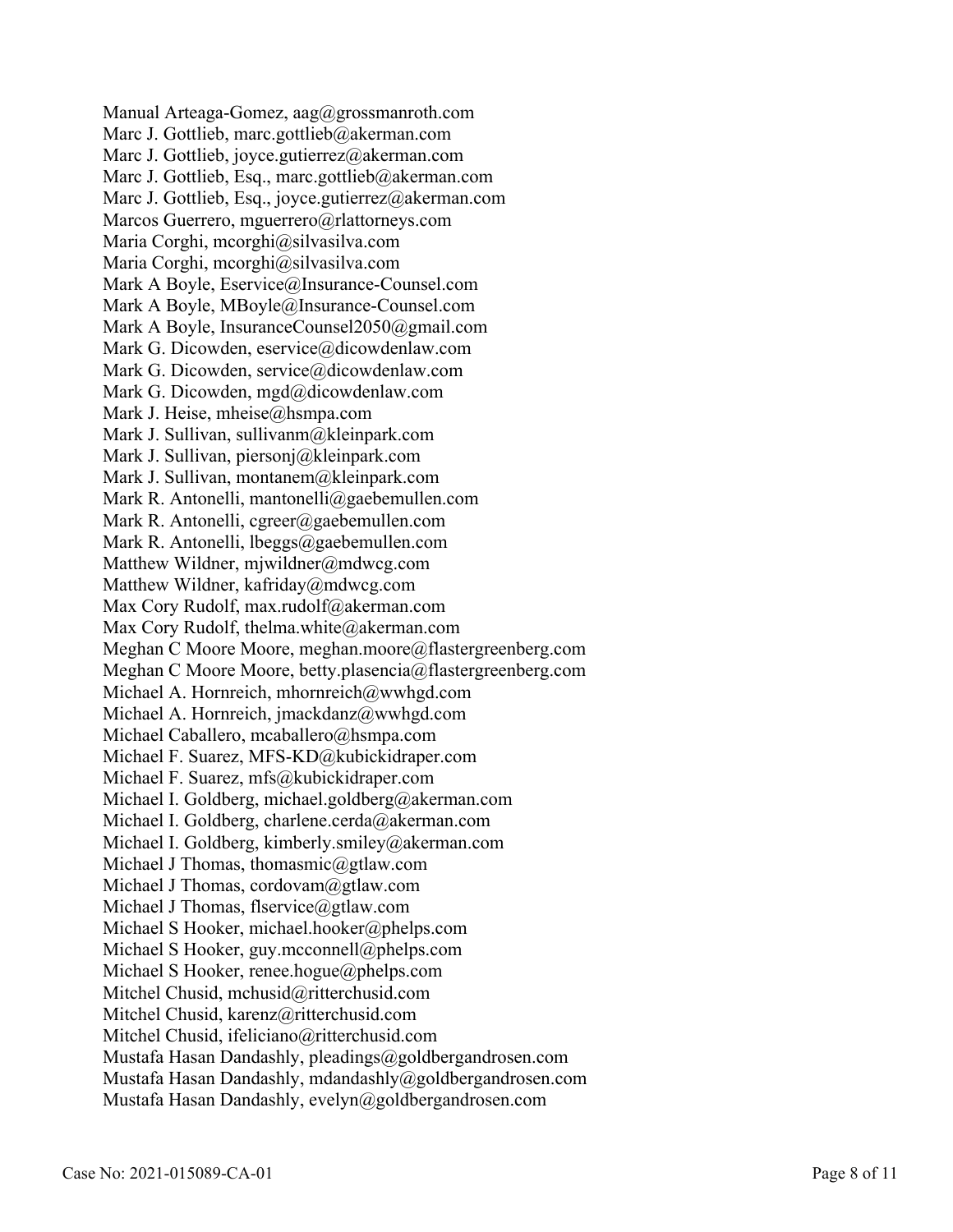Oscar E. Marrero, oem@marrerolegal.com Patricia Melville, pmelville@hsmpa.com Paul A. Avron, pavron@bergersingerman.com Paul J. Schwiep, pschwiep@coffeyburlington.com Paul J. Schwiep, yvb@coffeyburlington.com Paul J. Schwiep, service@coffeyburlington.com Paul Jon Layne, playne@silvasilva.com Paul Jon Layne, mromera@silvasilva.com Paul Jon Layne, vramos@silvasilva.com Paul S Singerman, singerman@bergersingerman.com Paul S Singerman, asanchez@bergersingerman.com Paul S Singerman, efile@bergersingerman.com Paul Steven Labiner, Pleadings@PIALawCenter.com Rachel Charys John, rjohn@zdlaw.com Rachel Charys John, rjohn@zdlaw.com Rachel Charys John, rjohn@zdlaw.com Rachel W. Furst, rwf@grossmanroth.com Rachel Wagner Furst, rwf@grossmanroth.com Ralph George Patino, service@patinolaw.com Ralph George Patino, rpatino@patinolaw.com Ralph George Patino, cluna@patinolaw.com Rami Shmuely, pleadings@cmslawgroup.com Rami Shmuely, rshmuely@cmslawgroup.com Randy M Weber, rmweber@pwdlawfirm.com Randy M Weber, ngarcia@pwdlawfirm.com Ricardo Manoel Martinez-Cid, rmcid@podhurst.com Ricardo Manoel Martinez-Cid, RMCTeam@podhurst.com Ricardo Manoel Martinez-Cid, lbarrington@podhurst.com Robert J Squire, rsquire@rlattorneys.com Robert J Squire, pcarvajal@rlattorneys.com Robert J. Mongeluzzi, rmongeluzzi@smbb.com Robert J. Mongeluzzi, jgoodman@smbb.com Robert J. Mongeluzzi, sdordick@smbb.com Robert L Switkes, Rswitkes@switkeslaw.com Robert L Switkes, paralegal@switkeslaw.com Robert L Switkes, bzappala@switkeslaw.com Robert M Klein, kleinr@kleinpark.com Robert M Klein, piersonj@kleinpark.com Robert M Klein, carrillom@kleinpark.com Rosalyn Lax, rlax@hsmpa.com Ross D. Ginsberg, rginsberg@wwhgd.com Ross D. Ginsberg, dmallqui@wwhgd.com Ruben Honik, ruben@honiklaw.com Ryan A Waton, rwaton@zdlaw.com Ryan J. Yaffa, rjy@grossmanroth.com Ryan M. Charlson, ryan.charlson@csklegal.com Ryan M. Charlson, nicole.kaufman@csklegal.com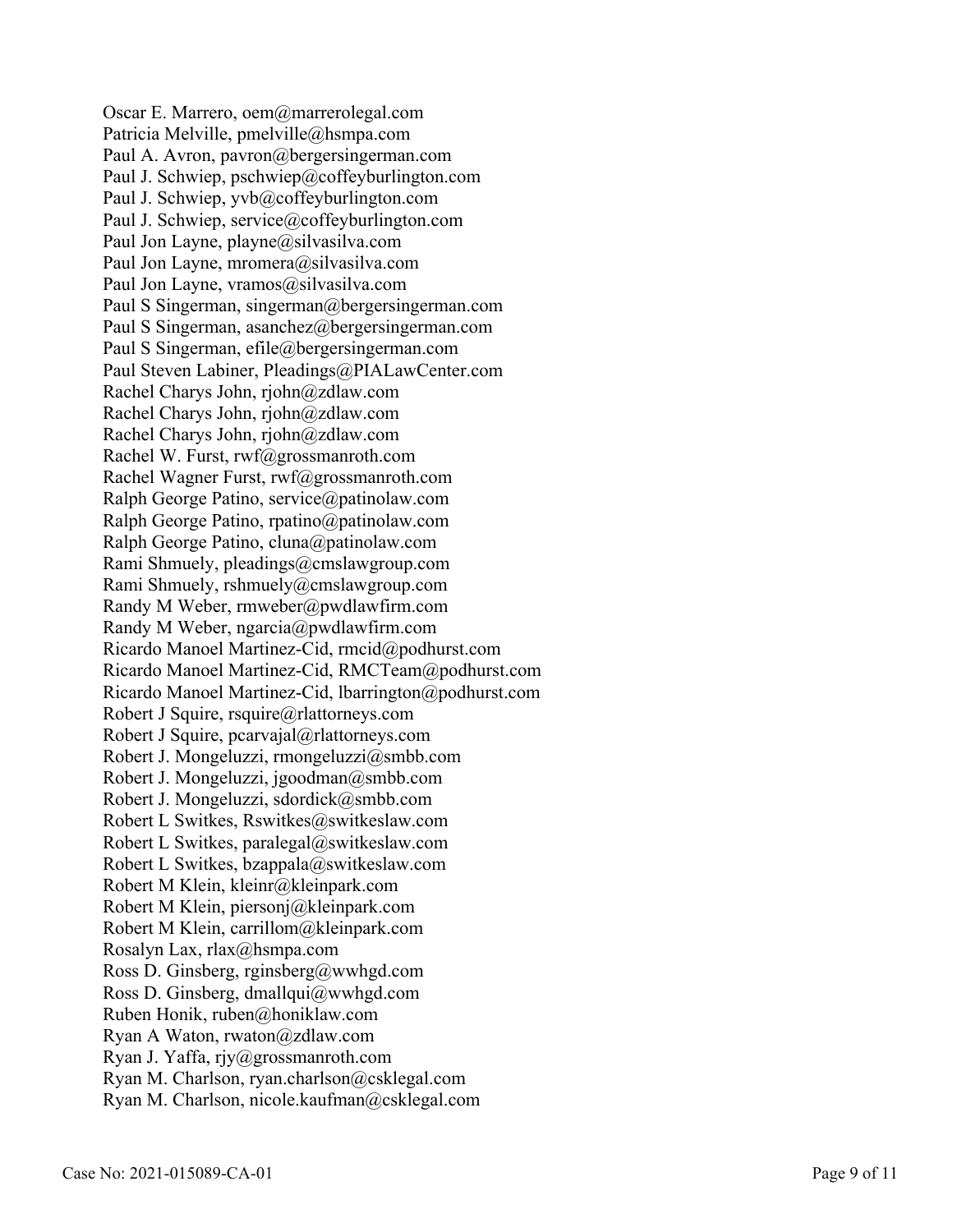Ryan Thomas Hopper, hopperr@gtlaw.com Ryan Thomas Hopper, ryan.t.hopper@gmail.com Ryan Thomas Hopper, thomasm@gtlaw.com STEVEN JEFFREY BRODIE, sbrodie@carltonfields.com STEVEN JEFFREY BRODIE, ldelpino@carltonfields.com Sarah Jayne Cohen, sarah.cohen@hoganlovells.com Sarah Jayne Cohen, beth.moon@hoganlovells.com Sarah Jayne Cohen, miamidocketing@hoganlovells.com Scott Andrew Hiaasen, shiaasen@coffeyburlington.com Scott Andrew Hiaasen, lperez@coffeyburlington.com Scott Andrew Hiaasen, service@coffeyburlington.com Scott D. Rembold, srembold@therhlawfirm.com Scott D. Rembold, courtdocs@therhlawfirm.com Sergio L Mendez, sergio@mendezandmendezlaw.com Sergio L Mendez, service@mendezandmendezlaw.com Seth M Lehrman, staff.efile@epllc.com Seth M Lehrman, seth@epllc.com Seth M Lehrman, iris@epllc.com Seth M Schimmel, seth.schimmel@phelps.com Seth M Schimmel, yolanda.vazquez@phelps.com Seth M Schimmel, nicole.marsade@phelps.com Shannon Lyn Nunez del Prado, sdelprado@pwdlawfirm.com Stuart Z Grossman, szg@grossmanroth.com Stuart Z Grossman, lka@grossmanroth.com Suzanne Mary Valles, suzanne.valles@lawbhs.com Suzanne Mary Valles, francis.diaz@lawbhs.com Tal J Lifshitz, tjl@kttlaw.com Tal J Lifshitz, ya@kttlaw.com Tal J Lifshitz, fsr@kttlaw.com Tal J. Lifshitz, tjl@kttlaw.com Tal J. Lifshitz, ya@kttlaw.com Thomas A Oglesby, toglesby@rlattorneys.com Thomas A Oglesby, edavila@rlattorneys.com Thomas A Oglesby, jarrechea@rlattorneys.com Thomas A. Robes, Trobes@robeslawgroup.com Thomas A. Robes, jbuchko@robeslawgroup.com Thomas A. Robes, dmarie@robeslawgroup.com Thomas Oglesby, toglesby@rlattorneys.com Thomas Oglesby, edavila@rlattorneys.com Todd Romano, Todd@RomanolawGroup.com Valerie Shea, vshea@goldbergsegalla.com Valerie Shea, ppowers@goldbergsegalla.com Valerie Shea, vshea@goldbergsegalla.com Wanda Monteverde, monteverdew@kleinpark.com William D Wilson Wilson, wwilson@moundcotton.com William D Wilson Wilson, wdwilson48@gmail.com William D Wilson Wilson, wwilson@moundcotton.com